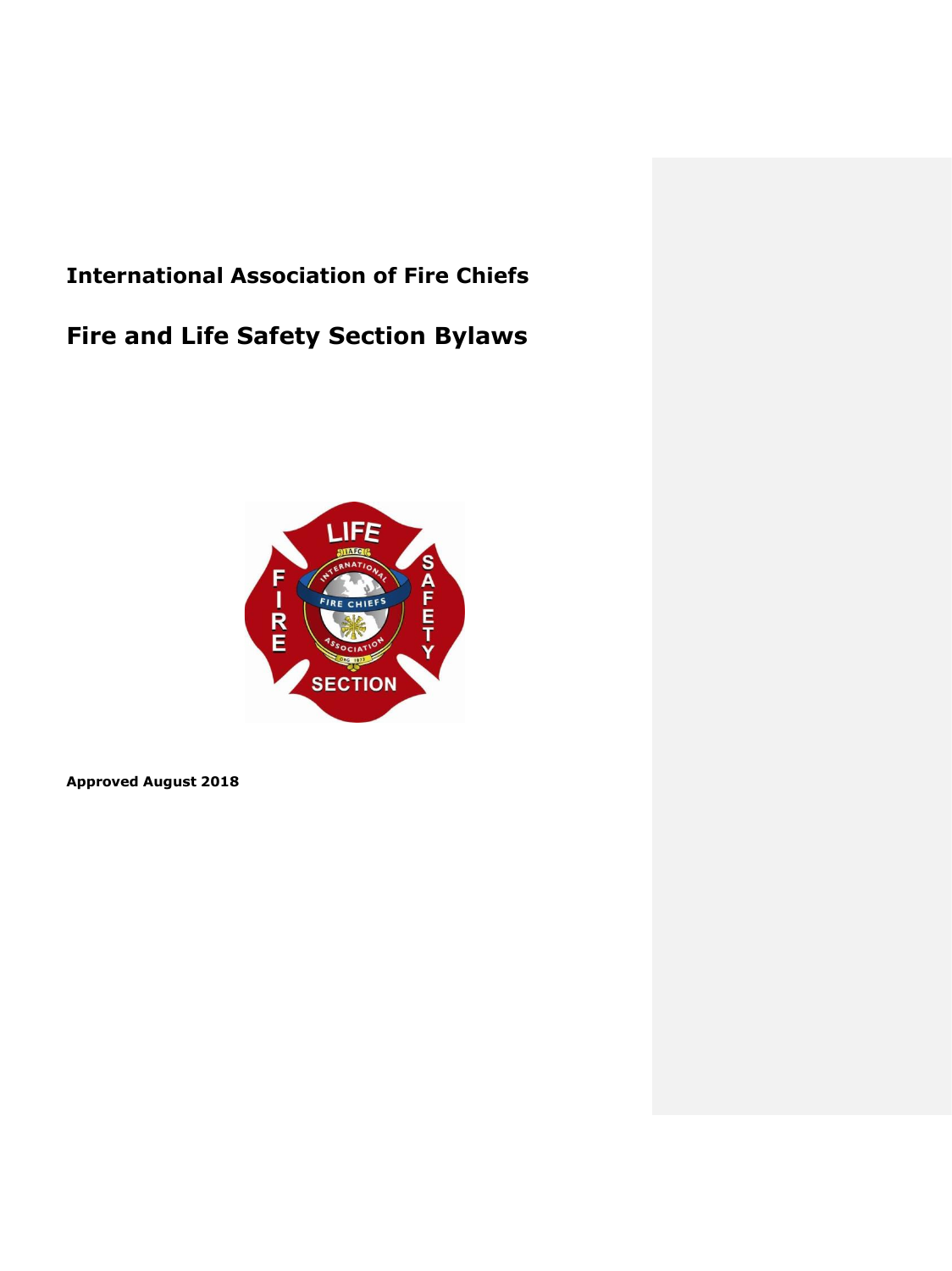**International Association of Fire Chiefs Fire & Life Safety Section 2018 Bylaws Page 2 of 10**

# **Table of Contents**

# **Table of Contents**

| Section 1. Name                                                                    |
|------------------------------------------------------------------------------------|
| Section 2. Mission & Vision Statements                                             |
|                                                                                    |
|                                                                                    |
| Section 1. Section Membership                                                      |
| Section 2. Section Dues                                                            |
| Section 3. Suspension or Revocation of Membership                                  |
|                                                                                    |
| Section 1. Executive Committee                                                     |
| Section 2. Board of Directors                                                      |
| Section 3. Vacancies                                                               |
| Article IV - Duties of the Officers & Directors -------------------------------- 4 |
| Section 1. Duties of the Chair                                                     |
| Section 2. Duties of the Vice Chair                                                |
| Section 3. Duties of the Secretary/Treasurer                                       |
| Section 4. Duties of the International Director                                    |
| Section 5. Duties of the Board of Directors                                        |
| Section 6. Duties of the Executive Committee                                       |
| Section 7. Duties of the Immediate Past Chair                                      |
|                                                                                    |
| Section 1. Section Meetings                                                        |
| Section 2. Quorum at Section Meetings                                              |
| Section 3. Board of Director Meetings and Executive Committee Meetings             |
| Section 4. Quorum at Board of Directors and Executive Committee Meetings           |
|                                                                                    |
| Section 1. Elections Committee                                                     |
| Section 2. Candidate Application                                                   |
| Section 3. Verification of Eligibility                                             |
| Section 4. Eligibility for Election to Office                                      |
| Section 5. Section Election                                                        |
| Section 6. Election Results                                                        |
|                                                                                    |
| Section 1. Inconsistencies of Bylaws                                               |
| Section 2. Position Statements                                                     |
| Section 3. Setting Policy                                                          |
|                                                                                    |
| Section 1. Amendments to Bylaws                                                    |
|                                                                                    |
| Section 1. Order of Business                                                       |
| Section 2. Rules of Order                                                          |
|                                                                                    |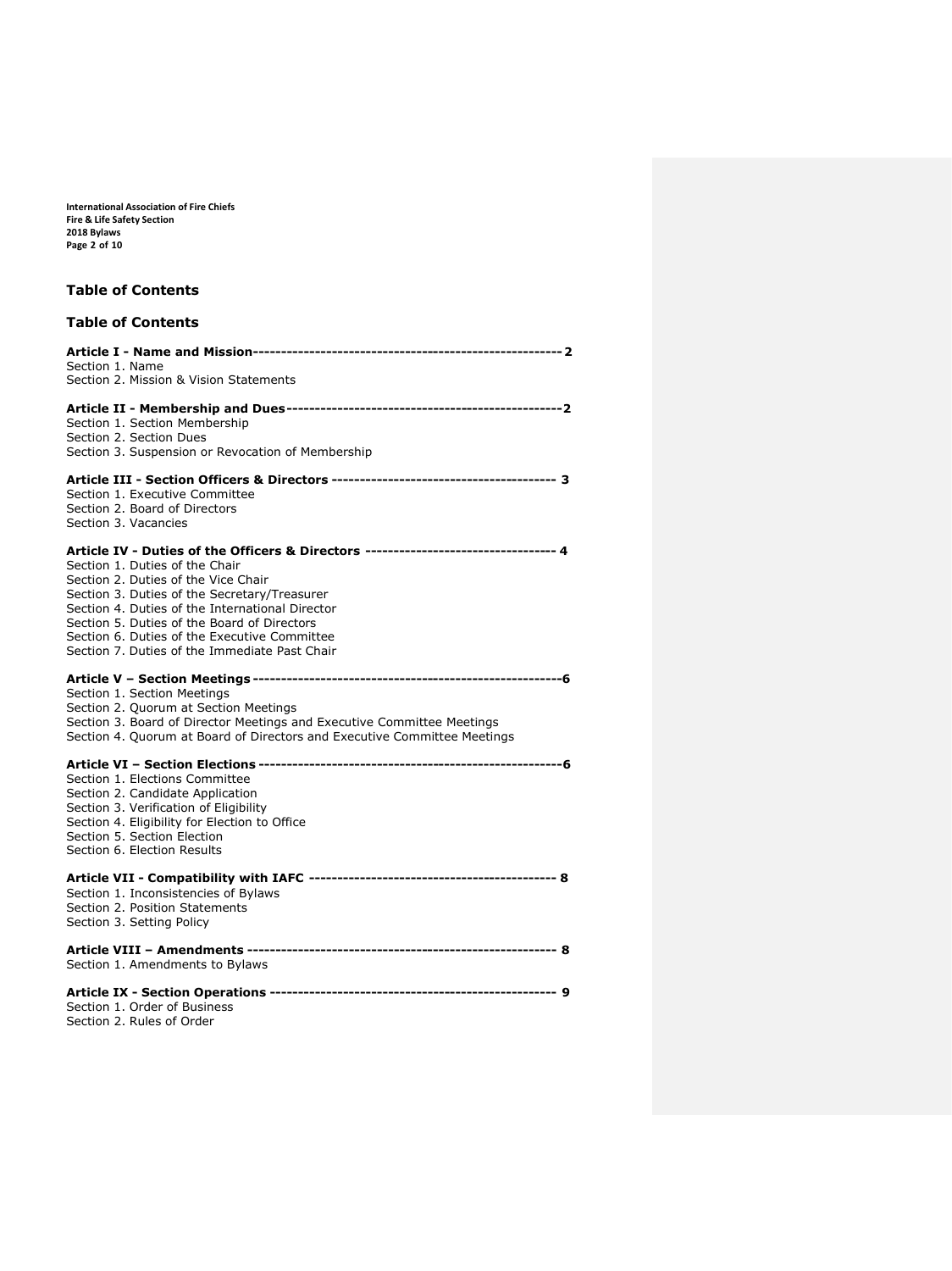**International Association of Fire Chiefs Fire & Life Safety Section 2018 Bylaws Page 3 of 10**

#### **Article I - Name and Mission**

#### **Section 1. Name**

This organization shall be known as the Fire and Life Safety Section of the International Association of Fire Chiefs, Inc., herein called the "Association," or "IAFC. "

#### **Section 2. Mission and Vision Statements**

The mission of the Fire and Life Safety Section of the IAFC is to reduce injury, life loss and property loss by advancing the field of fire prevention and life safety with leadership and vision for fire safety professionals.

- It is the vision of the Fire and Life Safety Section to create an environment in which: Deaths from structure fires are reduced to zero and property damage from structure fires is limited to the area of origin;
- Firefighter deaths due to fire ground operations are reduced to zero;
- The organizational culture of local fire departments and the International Association of Fire Chiefs places a greater priority on fire prevention and life safety;
- The public is clearly aware of the fire problem and their role in fire prevention.

#### **Article II – Membership and Dues**

#### **Section 1. Section Membership**

A. Section membership is available to those individuals who are Regular, Associate, Basic, Departmental or Affiliate members of the IAFC as long as they maintain their Association dues. Failure to maintain Association membership will result in loss of section membership. These members of the section are eligible to hold office in the section and vote on all section ballots.

B. Section membership is also available to IAFC Life members. IAFC Life members do not pay section dues. These members of the section are eligible to vote on all section ballots but may not hold office. To receive free section membership upon attainment of IAFC Life member status, the member shall have been a dues-paying section member for at least two years prior to obtaining Life membership.

#### **Section 2. Section Dues**

The annual section dues shall be set by the section's Board of Directors in an amount no greater than \$75.00. Section dues for IAFC members shall be payable in conjunction with the member's Association dues. Any IAFC member wishing to join the section prior to the date of Association dues renewal shall pay the section dues upon joining; thereafter, when the Association membership dues are paid.

#### **Section 3. Suspension or Revocation of Membership**

The FLSS Section supports the IAFC policy on suspension or revocation of members of the section, the section's Executive Committee, or the section's Board of Directors, if the member accepts a position or engages in conduct that, in the opinion of that section's Board of Directors, conflicts with the interests and values of that section, or of the IAFC. Refer to the IAFC Constitution and Bylaws, Article II for details.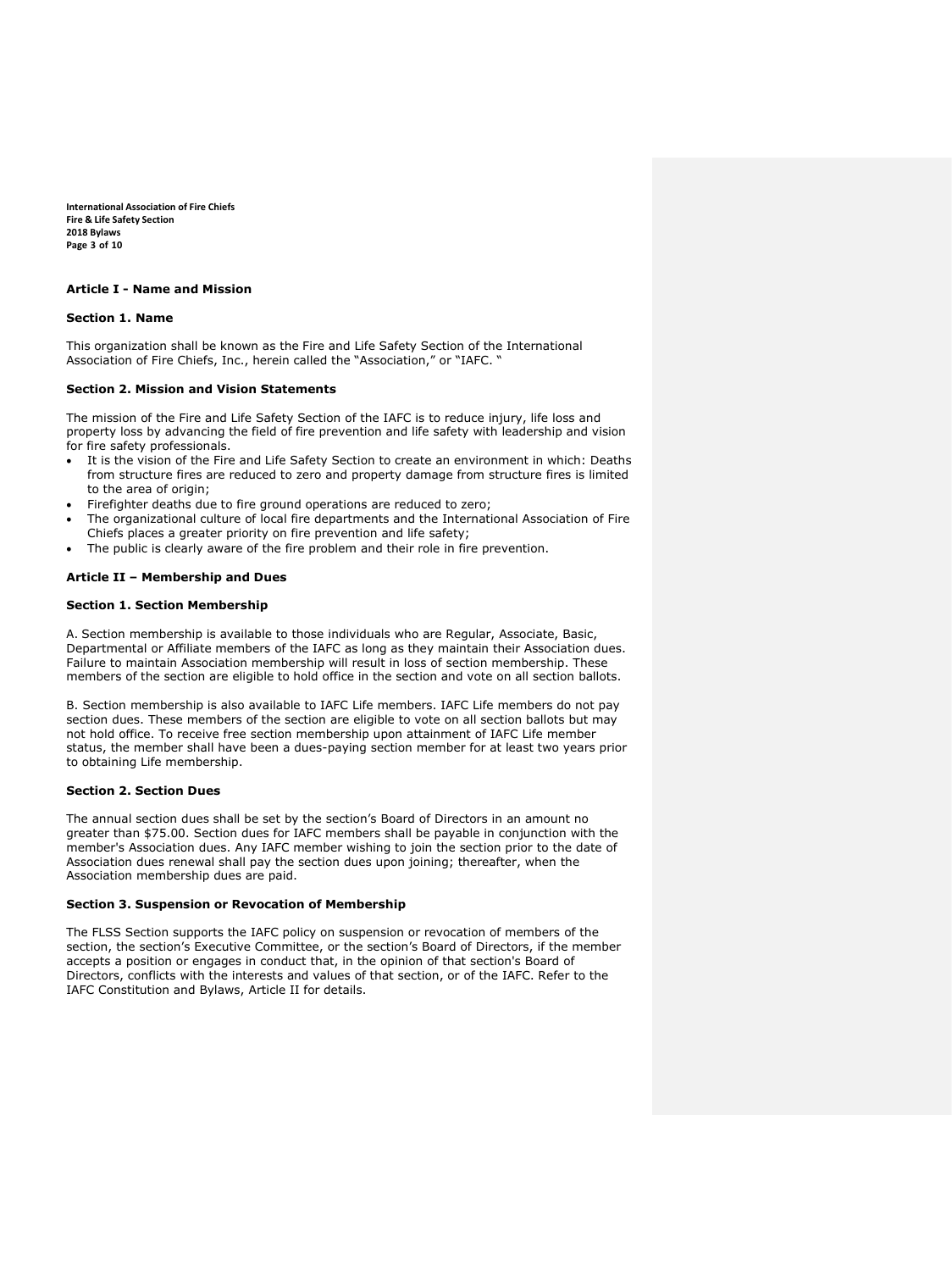**International Association of Fire Chiefs Fire & Life Safety Section 2018 Bylaws Page 4 of 10**

#### **Article III – Section Officers and Directors**

#### **Section 1. Executive Committee**

The Executive Committee (officers) of the section shall consist of the section chair, vice chair, secretary/treasurer and international director. Each officer shall serve a term of office of two (2) years or until his/her successor is elected. See Article VI, Section 4 for eligibility requirements.

#### **Section 2. Board of Directors**

The Board of Directors shall comply with all eligibility requirements as set forth in Article VI, Section 4 of these bylaws and shall consist of:

A. The section's four (4) Executive Committee members (officers), six (6) at-large members, and three (3) specialty representative members. At-large members shall have a term of three (3) years with two (2) at-large members to be elected each year.

B. Specialty representatives shall consist of one (1) member from the education community, one (1) member from the engineering community, and one (1) member from the public safety community, and shall be appointed for a one-year term by a majority vote of the Board after the election at the annual business meeting, or at a regularly scheduled Board of Directors meeting if suitable candidates are not identified at the annual business meeting. These members shall be Regular, Associate or Affiliate members of the IAFC, members in good standing of the section, and shall have a vote on matters before the Board of Directors.

C. The Board of Directors may appoint three (3) ex-officio advisors, who offer specific expertise which would be helpful to assist the board with their work. Ex-officio advisors have a voice but no vote on matters before the board and shall be appointed for a one-year term by a majority vote of the board after the annual business meeting. There will be no section funding provided for ex-officio advisors unless extenuating circumstances permit it at the discretion of the Executive Committee.

D. The immediate past serving chair shall hold an ex-officio position as the immediate past chair. The immediate past chair shall serve in the position until the member is no longer the immediate past chair.

# **Section 3. Vacancies**

A. In the event of a vacancy occurring in the office of the chair, the duties of the office shall devolve upon the vice chair until a chair is elected in the next annual election for the remainder of the unexpired term. If the vice chair does not choose to assume the duties of the chair or there is a vacancy in the office of the vice chair, the majority vote of the Board of Directors shall appoint an individual as chair who shall serve until the next annual election when the unexpired term shall be filled by a majority vote of the members.

B. In the event of a vacancy occurring in the office of the international director, the majority vote of the section's Board of Directors shall appoint an individual as international director who shall serve until the next annual election when the unexpired term shall be filled by a majority vote of the members.

C. In the event of a vacancy occurring in the office of the vice chair or in the office of the secretary/treasurer, or in the event of a vacancy in the office of the chair when there is also a vacancy in the office of the vice chair, the majority vote of the section's Board of Directors shall appoint individuals to fill the vacant positions who shall serve until the next annual election when the unexpired terms shall be filled by a majority vote of the members. The office of the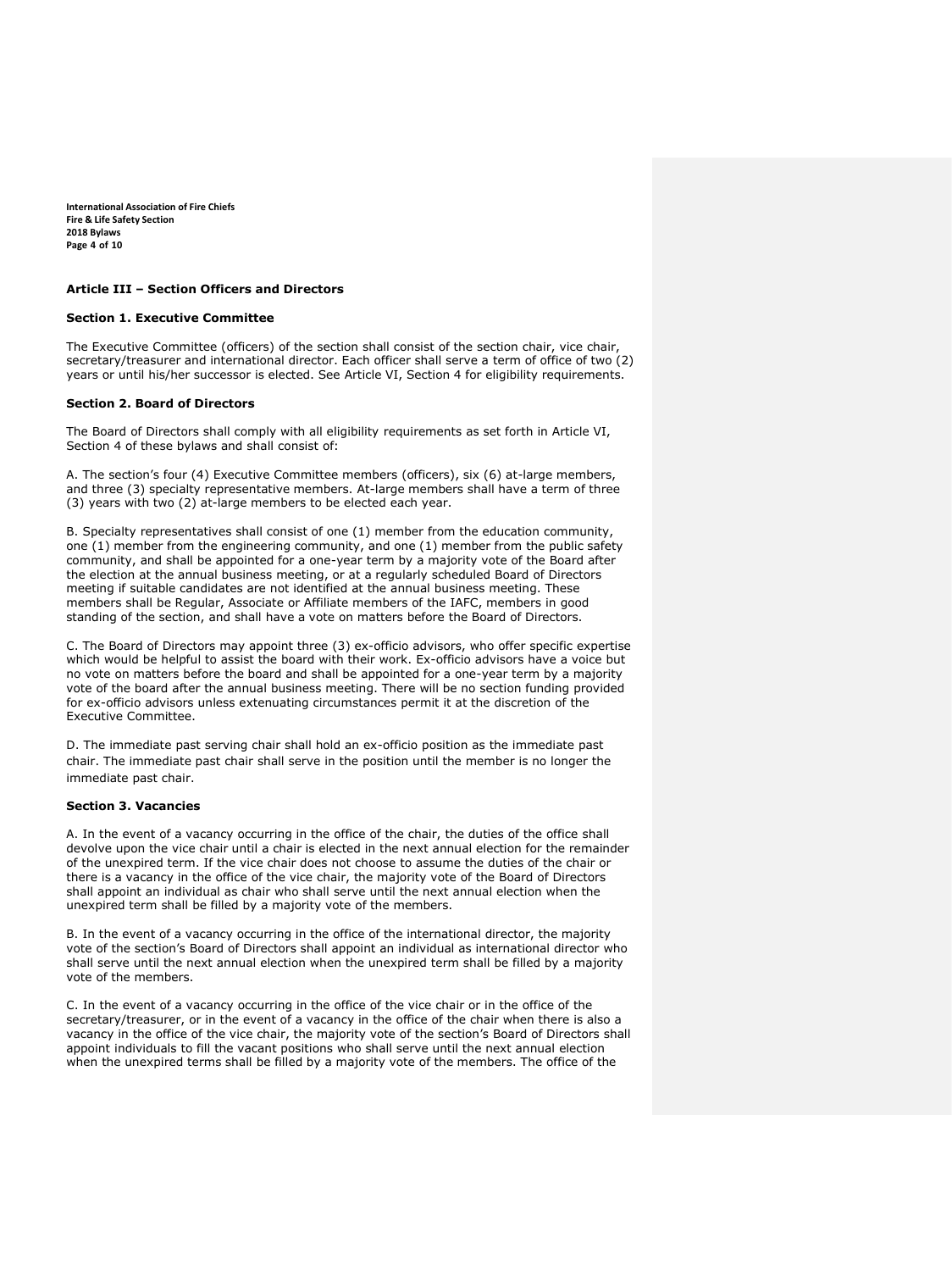**International Association of Fire Chiefs Fire & Life Safety Section 2018 Bylaws Page 5 of 10**

vice chair and the secretary/treasurer may be left vacant if the position is vacated less than ninety (90) calendar days prior to the end of the term of said office.

D. In the event of a vacancy occurring in the office of a member at-large, the majority vote of the section's Board of Directors shall appoint an individual who shall serve until the next annual election when the unexpired term shall be filled by a majority vote of the members. At-large vacancies may be left vacant if vacated less than ninety (90) calendar days prior to the end of the term of said office.

E. In the event of a vacancy occurring in the office of immediate past chair, the position shall be offered to the immediately prior past chair. If the position is refused, the position shall remain vacant.

F. In order to be selected to fill vacancies on the Executive Committee or Board of Directors, individuals shall comply with applicable Article VI, Section 4 eligibility requirements.

G. In the event that a board member no longer meets the eligibility requirements for the position held (see Article VI, Section 4), the board, at their discretion, has the authority to allow the board member to continue to hold said office until the next annual election, at which time the unexpired term shall be filled by a majority vote of the members.

H. If at any time such officer accepts a position that, in the opinion of the Board of Directors, conflicts with the interests and values of the IAFC, the Board of Directors may, with a minimum of 75% of the Board voting in the affirmative, remove that person from office, thereby creating a vacancy in that office,

## **Article IV – Duties of the Officers and Directors**

# **Section 1. Duties of the Chair**

The chair shall:

A. Be the official representative and spokesperson for the section.

B. Serve as the chair of the Board of Directors and the Executive Committee.

C. Preside at meetings of the section and at meetings of the Board of Directors and the Executive Committee.

D. Appoint committees as deemed necessary to conduct the business of the section.

E. Call special meetings of the Board of Directors and the Executive Committee as deemed necessary to accomplish the business of the section.

#### **Section 2. Duties of the Vice Chair**

The vice chair shall:

A. Assume the duties of the chair in the absence or inability of the chair to perform his/her duties.

B. Assist the chair in conducting the business of the section.

C. Perform such other duties as prescribed by the Board of Directors.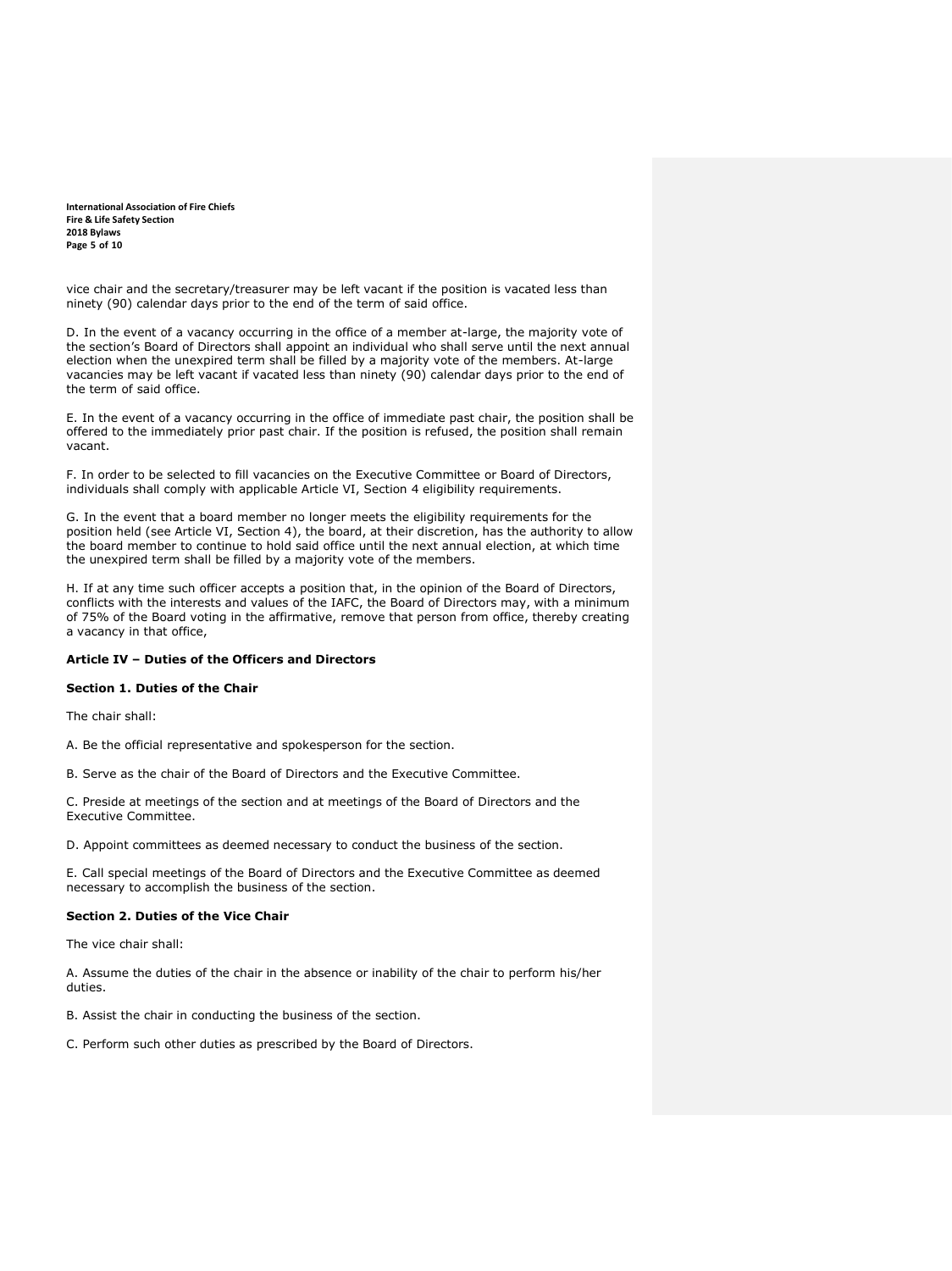**International Association of Fire Chiefs Fire & Life Safety Section 2018 Bylaws Page 6 of 10**

#### **Section 3. Duties of the Secretary/Treasurer**

The secretary/treasurer shall:

A. Record the minutes of the annual section meeting.

B. Distribute the minutes in a timely fashion to the members of the section's Board of Directors and to the IAFC headquarters.

C. Work with the section staff liaison to approve section funds that are collected, deposited and disbursed.

D. Prepare an annual budget, with input from the section's Executive Committee, consistent with the format of the IAFC budget, for submission to the section's Board of Directors.

# **Section 4. Duties of the International Director** The international director shall: A. Represent the FLSS Board at all IAFC Board meetings and teleconferences. B. Attend FLSS Board meetings and communicate IAFC Board issues and developments to the FLSS Board. B. Represent the FLSS Board as assigned by the IAFC President or IAFC Board. **Section 5. Duties of the Board of Directors** The Board of Directors shall: A. Have general charge of the affairs of the section. B. Review the work of the section and develop board policy for the section. C. Review the budget prepared by the secretary/treasurer and approve it for submission to theIAFC Board of Directors. **Section 6. Duties of the Executive Committee** The Executive Committee shall: A. Develop strategic planning goals B. Provide guidance to the IAFC staff liaison for supporting the work of the section. C. Conduct Executive Committee teleconferences, as necessary. D. Shall report actions or recommendations made by the Executive Committee to the FLSS board at the next Board of Directors meeting. **Section 7. Duties of the Immediate Past Chair** The immediate past chair shall: **Deleted:** <#>Be responsible for appropriate handling of any amendments to these Bylaws.¶ **Deleted:** Amend or approve **Deleted:** regarding the implementation of section policies.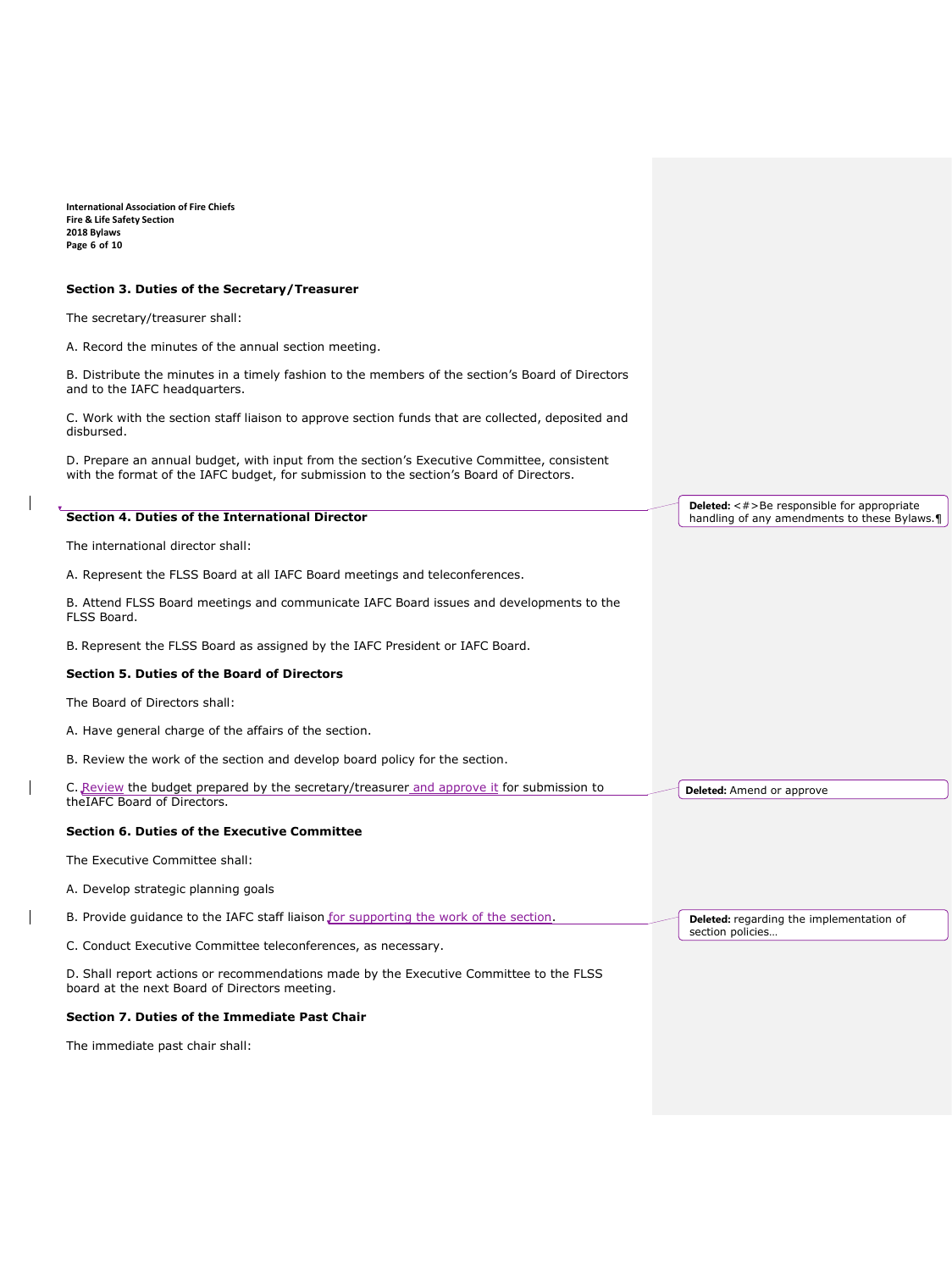**International Association of Fire Chiefs Fire & Life Safety Section 2018 Bylaws Page 7 of 10**

A. Provide guidance and mentorship to the chair.

B. Assist the Board of Directors and Executive Committee with historical perspective and decision-making

C. Represent the FLSS as requested by the Board of Directors and the chair.

#### **Article V – Section Meetings**

#### **Section 1. Section Meetings**

The section shall meet at the annual conference of the International Association of Fire Chiefs. Other section meetings may be held at the call of the chair or a majority of the board of the section or at the call of the IAFC Board of Directors. Meetings of the section can be conducted by teleconference or other approved means.

#### **Section 2. Quorum at Section Meetings**

A quorum for the conduct of business at a section meeting shall consist of not less than 10 eligible voting members of the section provided that at least ten (10) days' notice of such meeting has been given to all members of the section.

#### **Section 3. Board of Directors Meetings and Executive Committee Meetings**

A Board of Directors and Executive Committee Meetings may be held at the call of the chair or by a majority of the board or Executive Committee. Meetings of the Board of Directors and Executive Committee may occur by teleconference or other approved means.

#### **Section 4. Quorum at Board of Directors Meetings and Executive Committee Meetings**

A quorum for the conduct of business at a Board of Directors meeting shall consist of not less than half of the eligible voting members of the current Board of Directors. A quorum for the conduct of business at an Executive Committee meeting shall consist of not less than half of the eligible voting members of the current Executive Committee.

#### **Article VI –Section Elections**

#### **Section 1. Elections Committee**

Not later than January  $1<sub>st</sub>$  of each year, the Chair shall appoint an Elections Committee of three (3) members, all of whom shall be members of the Section in good standing. The chair, vice chair and individuals running for office shall not be appointed to the Elections Committee.

#### **Section 2. Candidate Application.**

| Members running for office shall provide the following information to the Elections Committee   |
|-------------------------------------------------------------------------------------------------|
| Chair and the staff liaison no later than the announced deadline.                               |
| 1. Name and office sought                                                                       |
| 2. Employer and position within the organization.                                               |
| 3. Their supervisor, where applicable, shall provide written authorization for them to serve in |
|                                                                                                 |

the position being sought.

4. Disclosure of any potential conflict of interest, including private contractual or consulting relationships.

5. A maximum 250-word biographical information/platform.

**Deleted:** March 1st of each year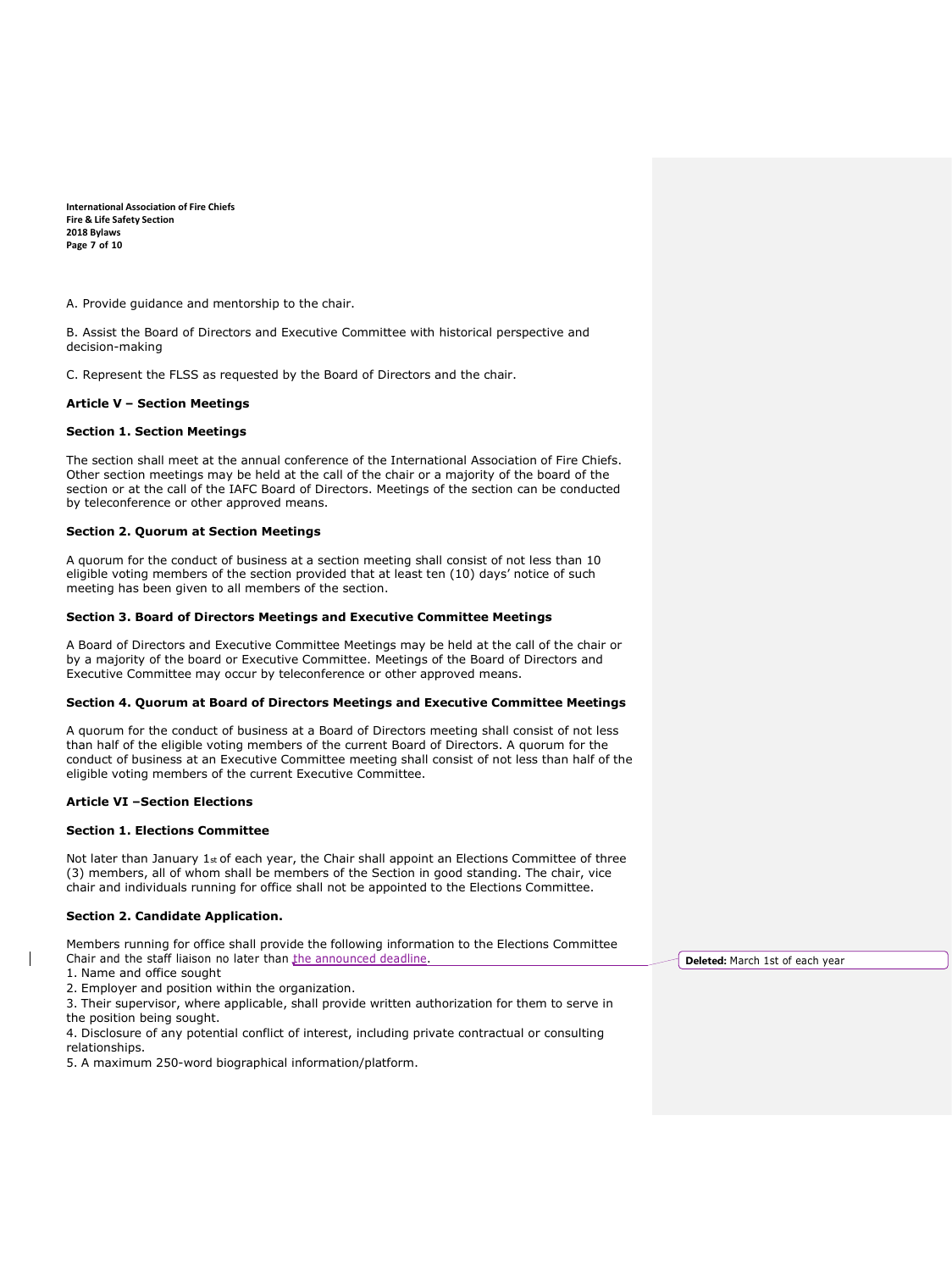**International Association of Fire Chiefs Fire & Life Safety Section 2018 Bylaws Page 8 of 10**

#### **Section 3. Verification of Eligibility.**

The Elections Committee shall verify that all submitted information is received and that the candidate is eligible for the office being sought and submit the final list of candidates to the staff liaison no later than the deadline established for that year's election.

## **Section 4. Eligibility for Election to Office**

A. The chair and vice chair shall be non-retired chief officers or retired chief officers who remains active in the mission and vision of the FLSS and are Regular members in good standing of the IAFC and the section throughout their term of office. The elections committee shall have the authority and obligation to determine if a retired chief officer meets the eligibility requirement for remaining active in the mission and vision of the FLSS.

B. The international director shall be a non-retired chief officer of a fire department and a Regular member of the IAFC and the section in good standing at the time of filing and upon installation. If the international director vacates his/her position as chief officer (through retirement or otherwise) he/she may continue to hold the position until the end of the elected term as provided for in Article III of the IAFC Constitution and Bylaws.

C. The secretary/treasurer shall be a non-retired chief officer or retired chief officer who remains active in the mission and vision of the FLSS and is a Regular or Affiliate member in good standing of the IAFC and the section throughout their term of office. The elections committee shall have the authority and obligation to determine if a retired chief officer meets the eligibility requirement for remaining active in the mission and vision of the FLSS.

D. No more than three (3) at-large members shall be elected from any single division of the IAFC. The at-large members shall be non-retired chief officers or retired chief officers who remains active in the mission and vision of the FLSS and are Regular members in good standing of the IAFC and the section throughout their term in office, except as follows:

1. A maximum of two Associate members who are members in good standing of the IAFC and the section throughout their term in office shall be allowed to serve as at-large members at any given time.

2. A maximum of three Affiliate members who are members in good standing of the IAFC and the section throughout their term in office shall be allowed to serve as at-large members at any given time.

F. Regular, Associate and Affiliate members who are members of the IAFC and the section in good standing are eligible to serve on the Board of Directors as specialty members in the positions of education, engineering and public safety and as ex-officio advisors.

#### **Section 5. Section Election**

The officers and at-large members of the Board of Directors of the section shall be elected by a majority vote of the section membership present at the annual meeting or by majority vote of the section membership responding if the vote is conducted by mail or electronic ballot. Regular, Affiliate, Associate, Life and Departmental members in good standing in the section are eligible to vote in the election.

#### **Section 6. Election Results**

The Elections Committee shall review the results of the election and provide the Board of

**Deleted:** March 15<sup>th</sup> of each year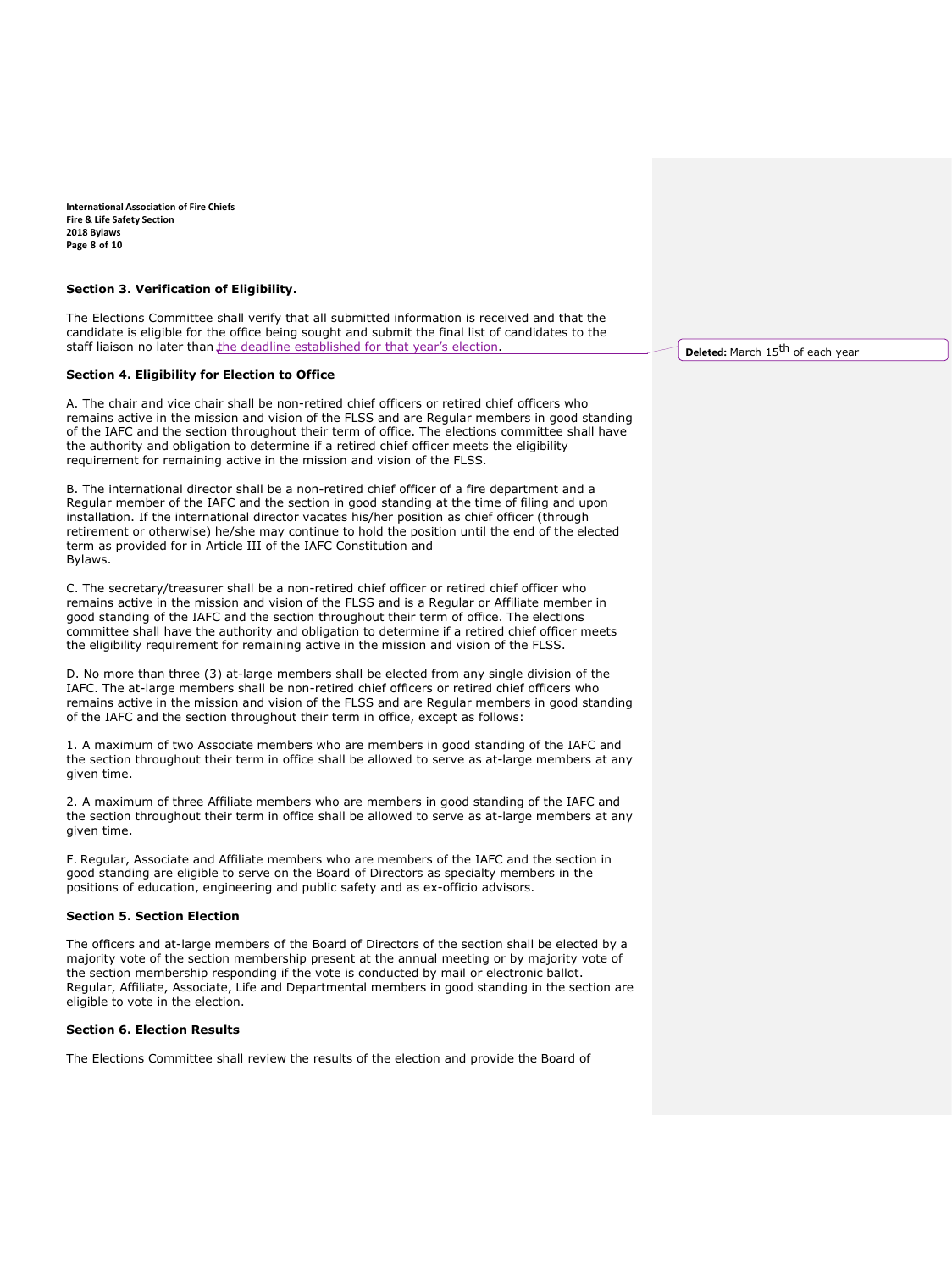**International Association of Fire Chiefs Fire & Life Safety Section 2018 Bylaws Page 9 of 10**

Directors and staff liaison with a list of the candidates who were successful elected to office in accordance with the Section Bylaws. The staff liaison shall advise all candidates whether they were elected or not. A majority vote of the outgoing Board of Directors, typically held at the Section meeting, shall confirm the findings of the Elections Committee.

If multiple candidates are running for at-large positions of different durations, the candidates with the most votes shall be elected to the longer terms.

#### **Article VII – Compatibility with IAFC**

#### **Section 1. Inconsistencies of Bylaws**

In any inconsistency between these Bylaws and the Constitution and Bylaws or policies of the International Association of Fire Chiefs, the latter shall apply. If such inconsistency is in question, the matter shall be referred to the Constitution, Bylaws & Resolutions Committee of the IAFC and if necessary, to the IAFC Board of Directors for a final resolution.

#### **Section 2. Position Statements**

Any position statements prepared by the section's Board of Directors or Executive Committee must be submitted to and receive approval from the IAFC Board of Directors before the position can be released outside the Association.

#### **Section 3. Setting Policy**

The IAFC Board of Directors has the responsibility and authority to set policy for the Association. The section may adopt policies for the conduct of its own business by majority vote of the Board of Directors. All such policiesshall be consistent with, and not conflict with policies established by the IAFC Board of Directorsor IAFC Executive Committee. The Fire and Life Safety section's Board of Directors shall have the sole authority for implementing all section policies. Official section policies shall be posted on the Section's web site or be made available upon request.

#### **Article VIII – Amendments**

#### **Section 1. Amendments to Bylaws**

The section shall have the power to alter, amend, or revise these Bylaws, as follows:

A. The board shall appoint a three-person bylaws committee consisting of section members in good standing to generate and/or review any proposed alterations or revisions and provide their analysis on the impact of the proposed amendments to the Board of Directors. The Board of Directors shall review the information provided by the bylaws committee, make any revisions deemed necessary, and by a 2/3 vote of board members present verify the proposed amendments are acceptable.

B. The Board of Directors approved amendments and analyses shall be submitted in writing to the executive director of the association by February 1 in a form prescribed by the Constitution, Bylaws and Resolutions Committee.

C. The association's Constitution, Bylaws and Resolutions Committee shall review the proposed amendments and advise if they create conflicts with the association's constitution and bylaws. If no conflicts are identified the proposed amendments shall be handled in accordance with Article VII (Amendments) in the IAFC Constitution and Bylaws and the proposed amendments and analysis shall be sent out for ballot by the section.

Bylaws

**Deleted:** , procedures, staff and expenditures